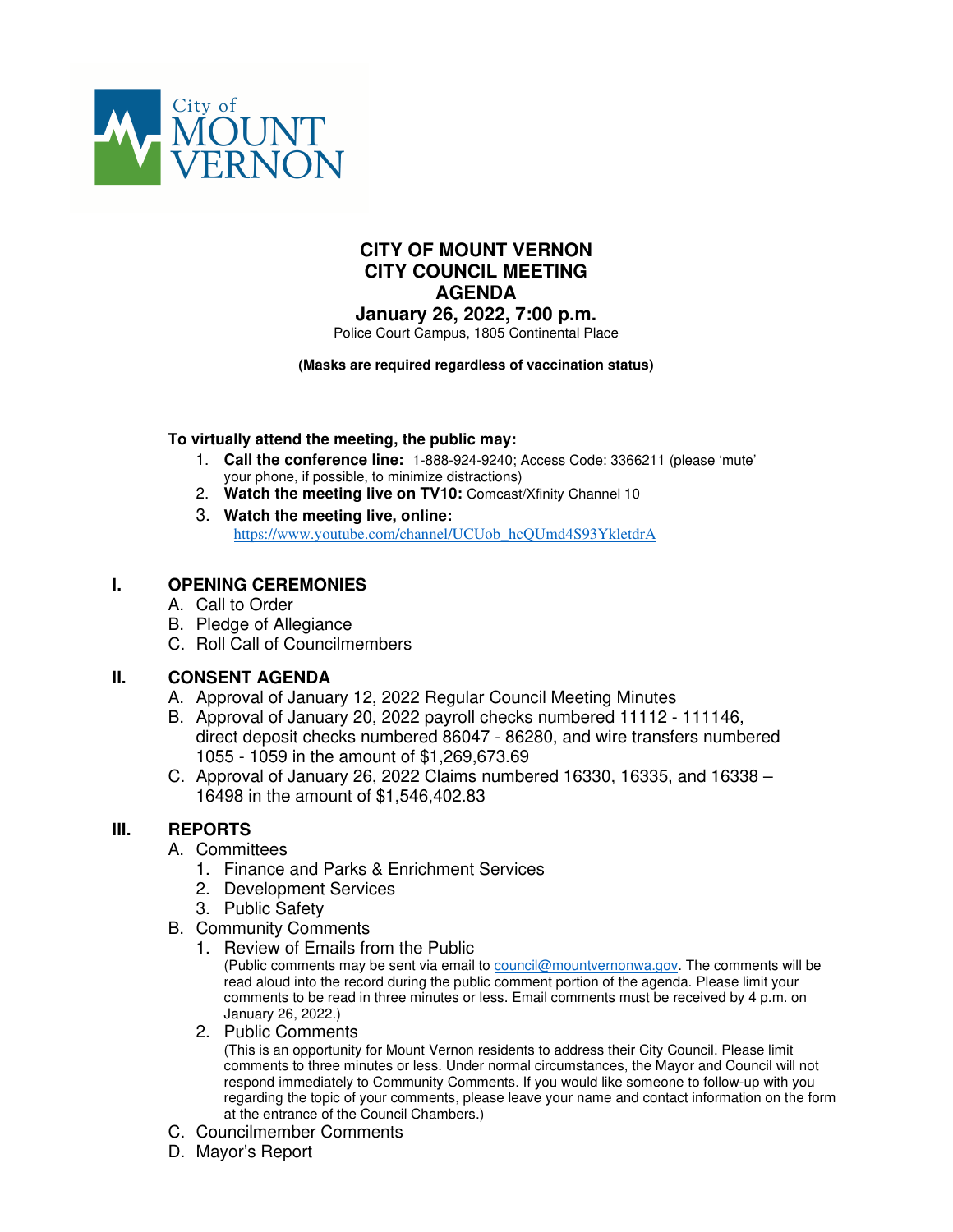E. Committee Agenda Requests

# **IV. UNFINISHED BUSINESS**  None

# **V. NEW BUSINESS**

- A. Community Action of Skagit County Annual Update (Community Action of Skagit County staff will present an update of 2021 activities and plans for 2022.) (required action – none) (staff contact – Peter Donovan)
- B. Approval of Agreement with Dowell Consulting, PLLC (Staff is requesting approval of an agreement with Dowell Consulting, PLLC to provide assistance in the preparation of the city's financial statements and other general accounting processes.) (required action – motion) (staff contact – Doug Volesky)

#### C. Approval of Agreement with Skagit Watershed Council. (Staff is requesting approval an agreement with Skagit Watershed council for the receipt of 2022 Lodging Tax Funds.) (required action – motion) (staff contact – Doug Volesky)

#### **COMMITTEE MEETINGS**

Finance and Parks & Enrichment Services 6:00 p.m.

Next Ordinance 3844 Next Resolution 1007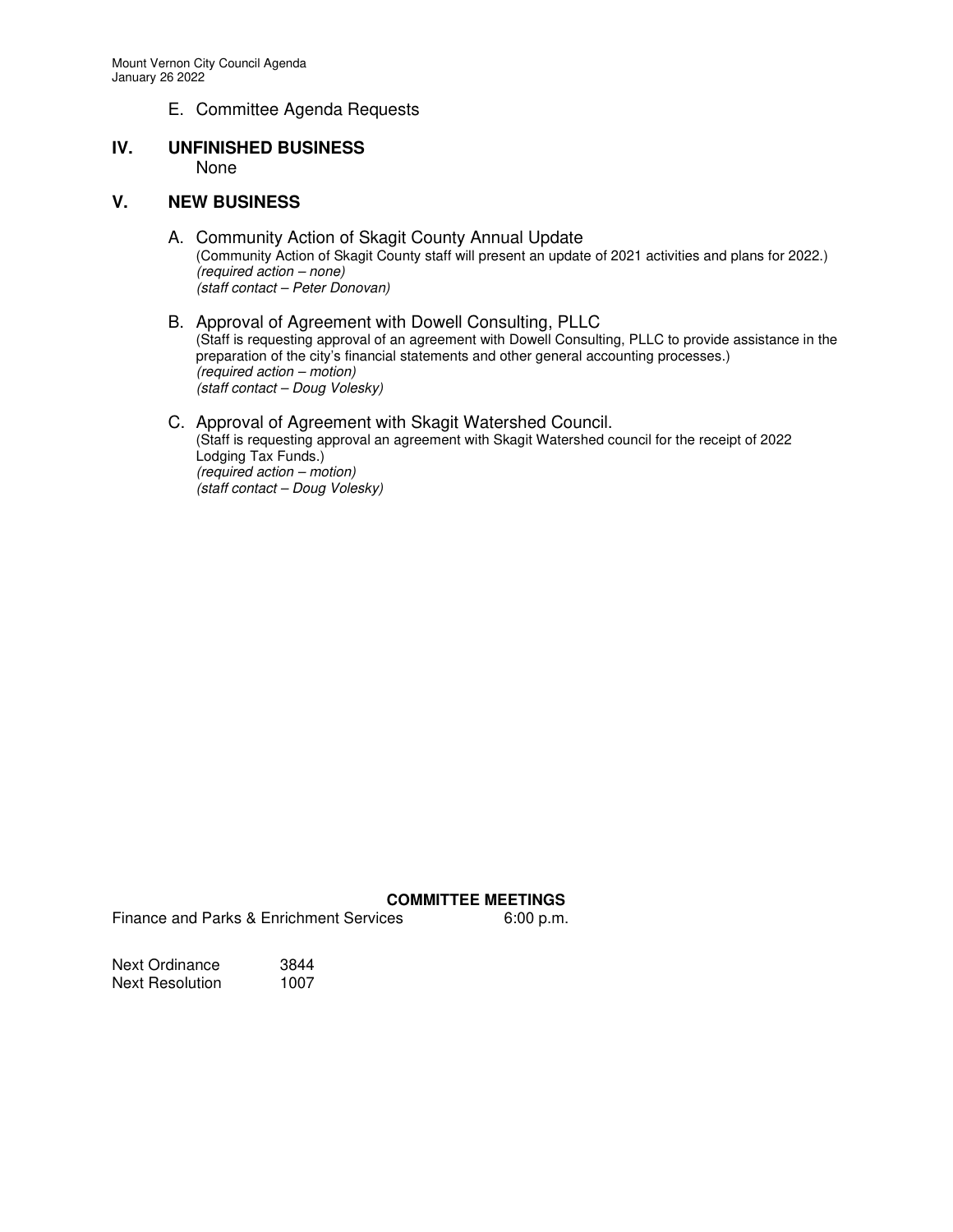

**DATE:** January 26, 2022

**TO:** Mayor Boudreau and City Council

**FROM:** Peter Donovan, Project Development Manager

**SUBJECT:** COMMUNITY ACTION OF SKAGIT COUNTY UPDATE

# **RECOMMENDED ACTION:**

None

# **INTRODUCTION/BACKGROUND:**

Community Action of Skagit County strives toward their mission of fostering and advocating for selfsufficiency among low-income people in Skagit County. The City of Mount Vernon supports Community Action, both through City Council budget, as well as with pass-through funding of federal Community Development Block Grant support. Community Action Executive Director, Bill Henkel, will update Council on the work that Community Action has participated in recently.

# **FINDINGS/CONCLUSIONS:**

None

# **RECOMMENDATION:**

None

# **ATTACHED:**

None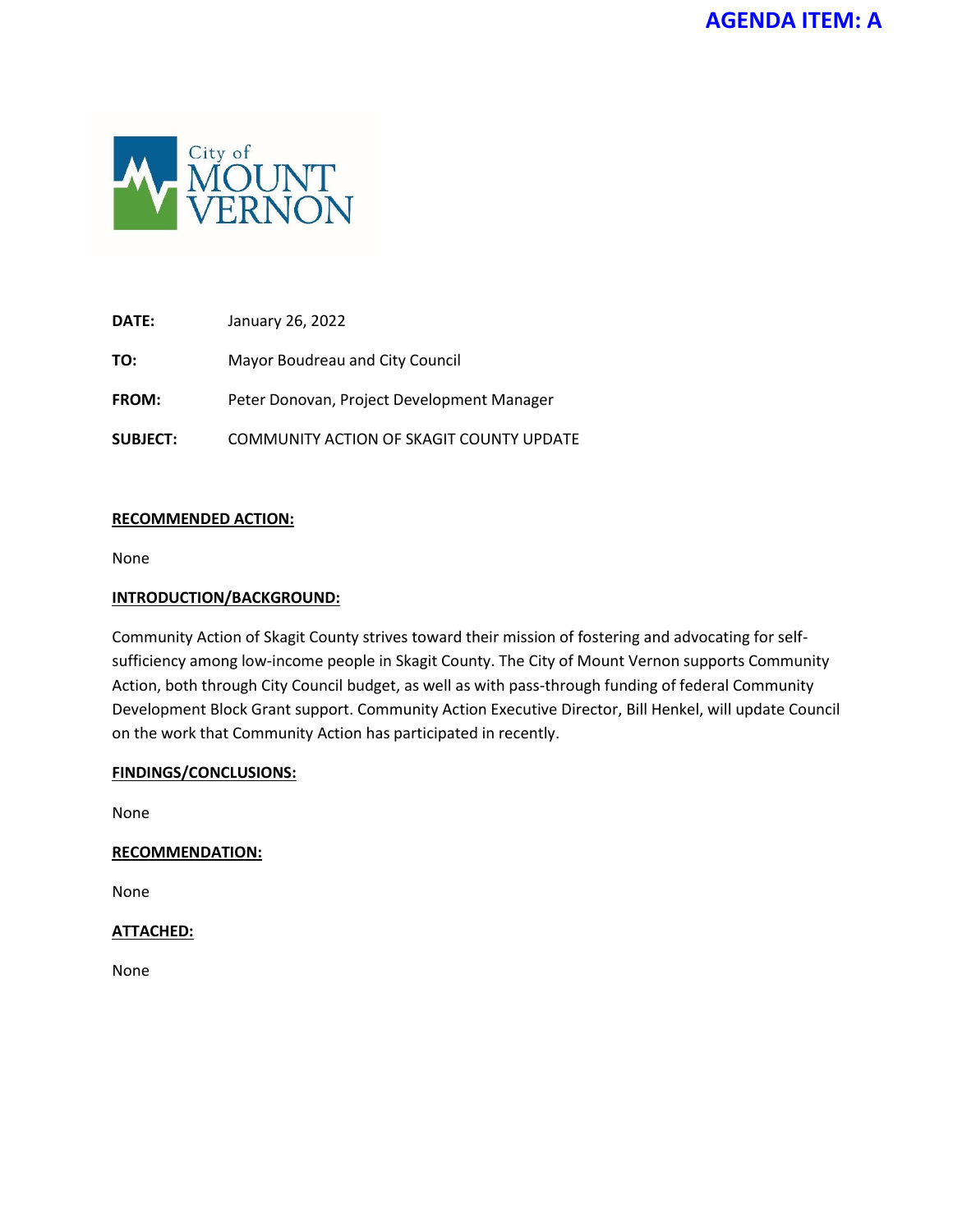

**DATE:** January 26, 2022

**TO:** Mayor Boudreau and City Council

**FROM:** Doug Volesky, Finance Director

**SUBJECT:** CONSULTING MASTER SERVICES AGREEMENT WITH DOWELL CONSULTING, PLLC.

# **RECOMMENDED ACTION:**

Staff recommends Council approval of a consulting master services agreement with Dowell Consulting, PLLC.

# **INTRODUCTION/BACKGROUND:**

Attached is a consulting master services agreement with Dowell Consulting. This contract is used for help in financial preparation, review and consultation for the city's financial statements and other general accounting processes as needed.

#### **FINDINGS/CONCLUSIONS:**

This is a renewal of an ongoing contract that the City has with Andrea Dowell. Andrea's expertise is most helpful and has been a major contributor to the City's financial statements and audit.

#### **RECOMMENDATION:**

Staff recommends Council approval of a consulting master services agreement with Dowell Consulting, PLLC.

# **ATTACHED:**

• Consulting Master Services Agreement – Dowell consulting, PLLC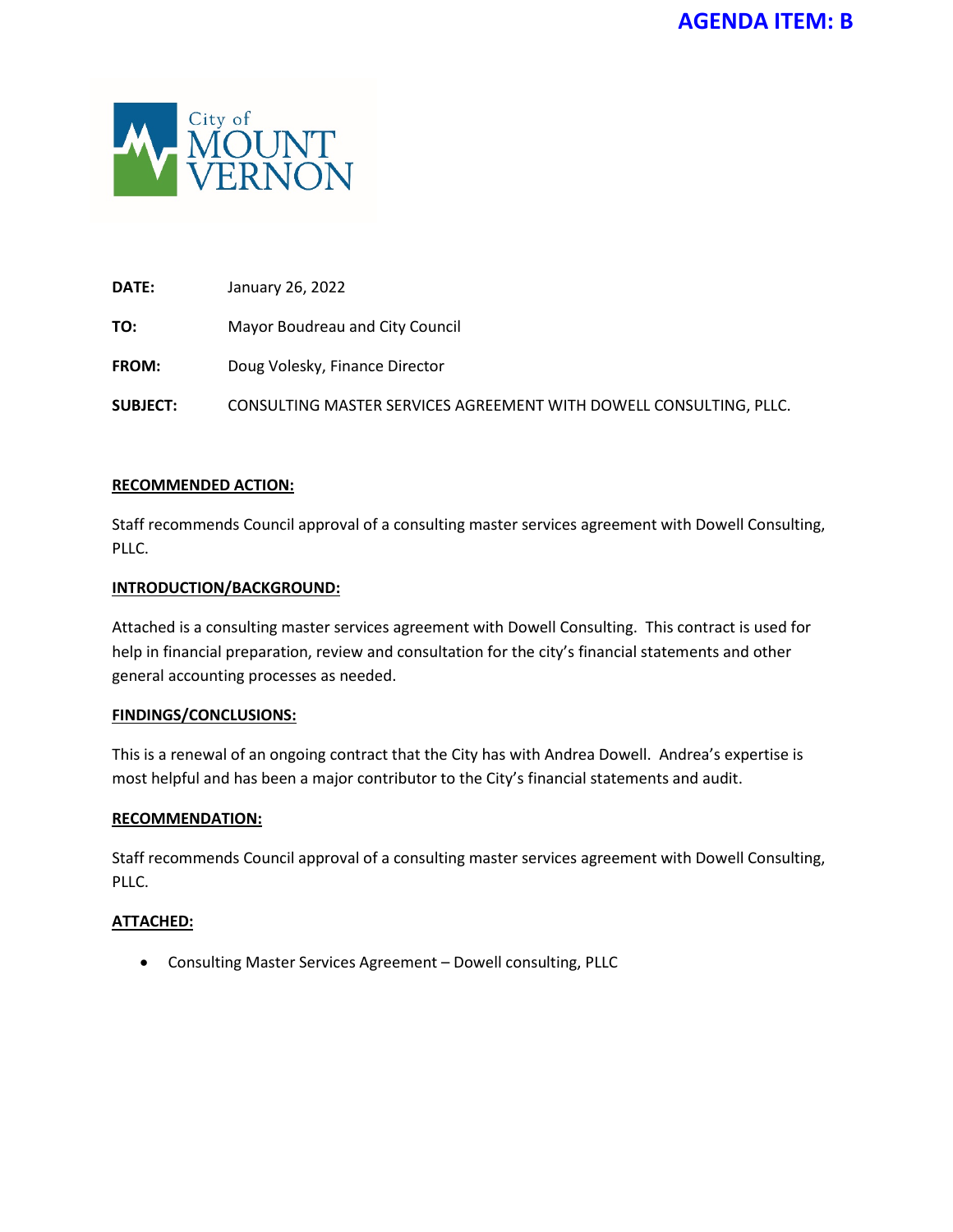

**DATE:** January 26, 2022

**TO:** Mayor Boudreau and City Council

**FROM:** Doug Volesky, Finance Director

**SUBJECT:** APPROVAL OF AGREEMENT WITH SKAGIT WATERSHED COUNCIL

# **RECOMMENDED ACTION:**

Staff is requesting that Council authorize the Mayor to enter into an agreement with the Skagit Watershed Council for the receipt of budgeted 2022 Lodging Tax Funds.

#### **INTRODUCTION/BACKGROUND:**

During the 2022 budget process the Skagit Watershed Council applied and was awarded \$1,500 from the Tourism Promotion Fund.

#### **FINDINGS/CONCLUSIONS:**

Per RCW 42.23.040, Councilmember Brocksmith has a "remote interest" in the agreement as an employee of Skagit Watershed Council. A remote interest still allows Council to approve the contract following the procedures set forth in statute. Pursuant to RCW 42.23.040, the agreement must be approved by the Council after Councilmember Brocksmith discloses the extent of his interest which shall be noted in the minutes and abstains from the vote of the agreement.

#### **RECOMMENDATION:**

Staff is requesting that Council authorize the Mayor to enter into an agreement with the Skagit Watershed Council for the receipt of 2022 Lodging Tax Funds.

# **ATTACHED:**

Contract for Services